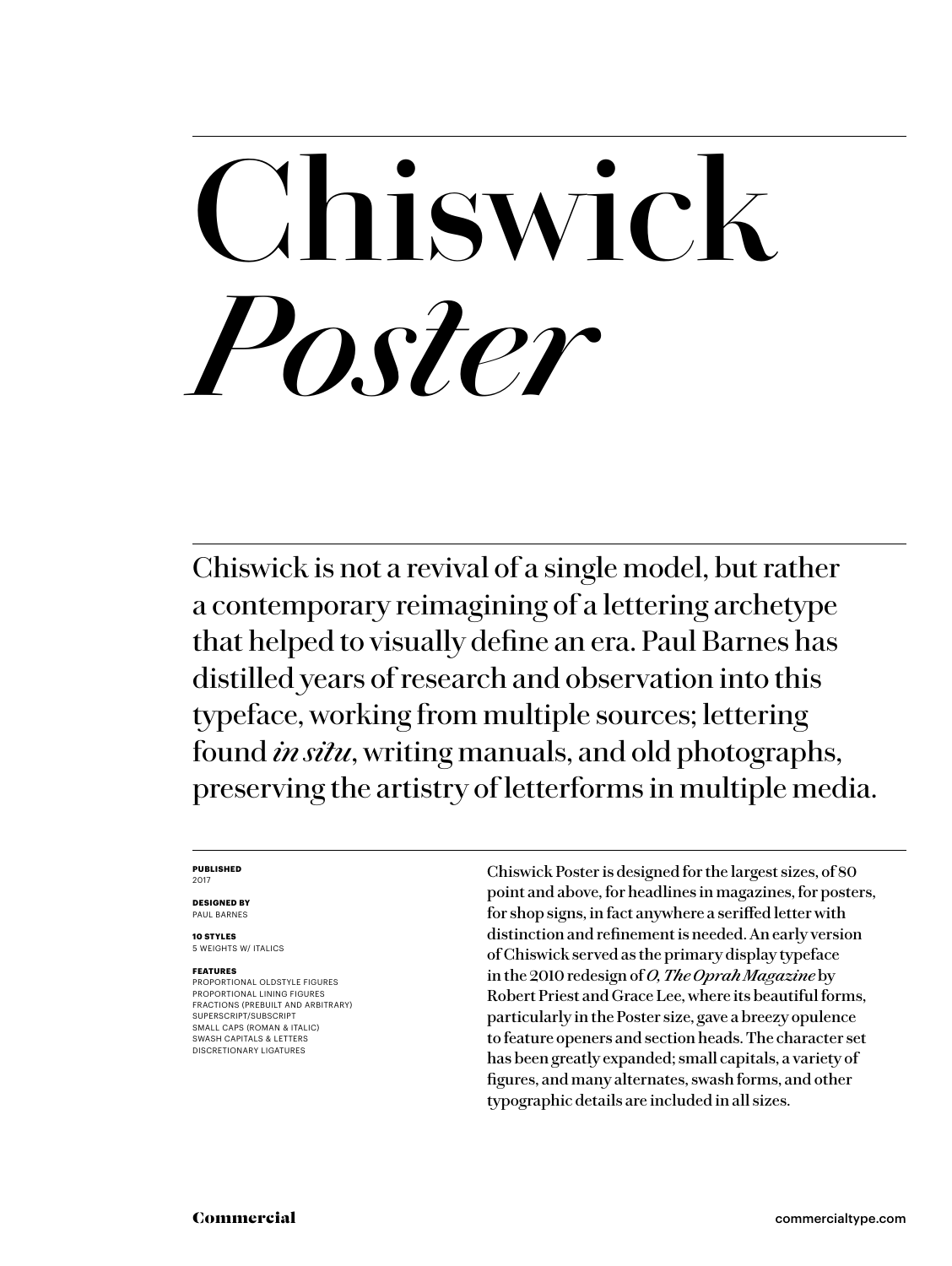Chiswick Poster Extralight *Chiswick Poster Extralight Italic* Chiswick Poster Light *Chiswick Poster Light Italic* Chiswick Poster Regular *Chiswick Poster Regular Italic* **Chiswick Poster Semibold** *Chiswick Poster Semibold Italic* **Chiswick Poster Bold** *Chiswick Poster Bold Italic*

NOTE: CHISWICK DECK SUBSTITUTED HERE IN PLACE OF CHISWICK POSTER, WHICH IS NOT SUITABLE FOR USE AT THIS SIZE.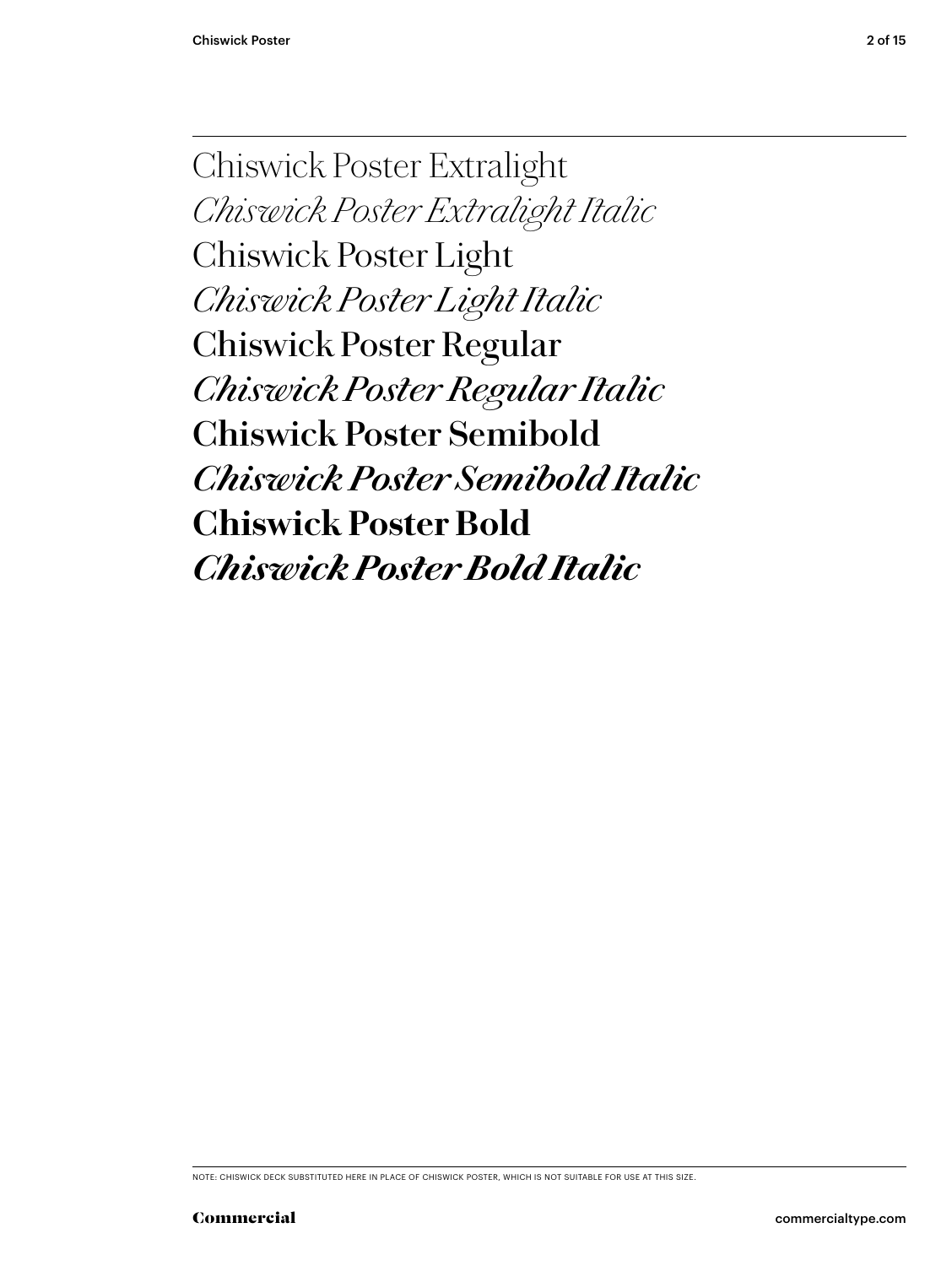| <b>RECOMMENDED MINIMUM &amp; MAXIMUM SIZES</b> |                                                                                                                                                                                                                                                                          |
|------------------------------------------------|--------------------------------------------------------------------------------------------------------------------------------------------------------------------------------------------------------------------------------------------------------------------------|
| TEXT, 8-18 PT                                  | THE OLD ENGLISH EAST INDIA COMPANY was established in mid-1600 through Royal Charter<br>by Queen Elizabeth. In their first four voyages they'd fitted out<br>for India, their central concentrations being in cotton<br>silk, and opium. A joint venture in 1637 gave an |
| DECK, 18 - 48 PT                               | Even after several mishaps some by way of<br>The Dutch East India Company<br>With a few calamities                                                                                                                                                                       |
| HEADLINE, 30-90 PT                             | Knowledgeable<br>Commons                                                                                                                                                                                                                                                 |
| POSTER, 90 PT+                                 | IIVN<br>RUM                                                                                                                                                                                                                                                              |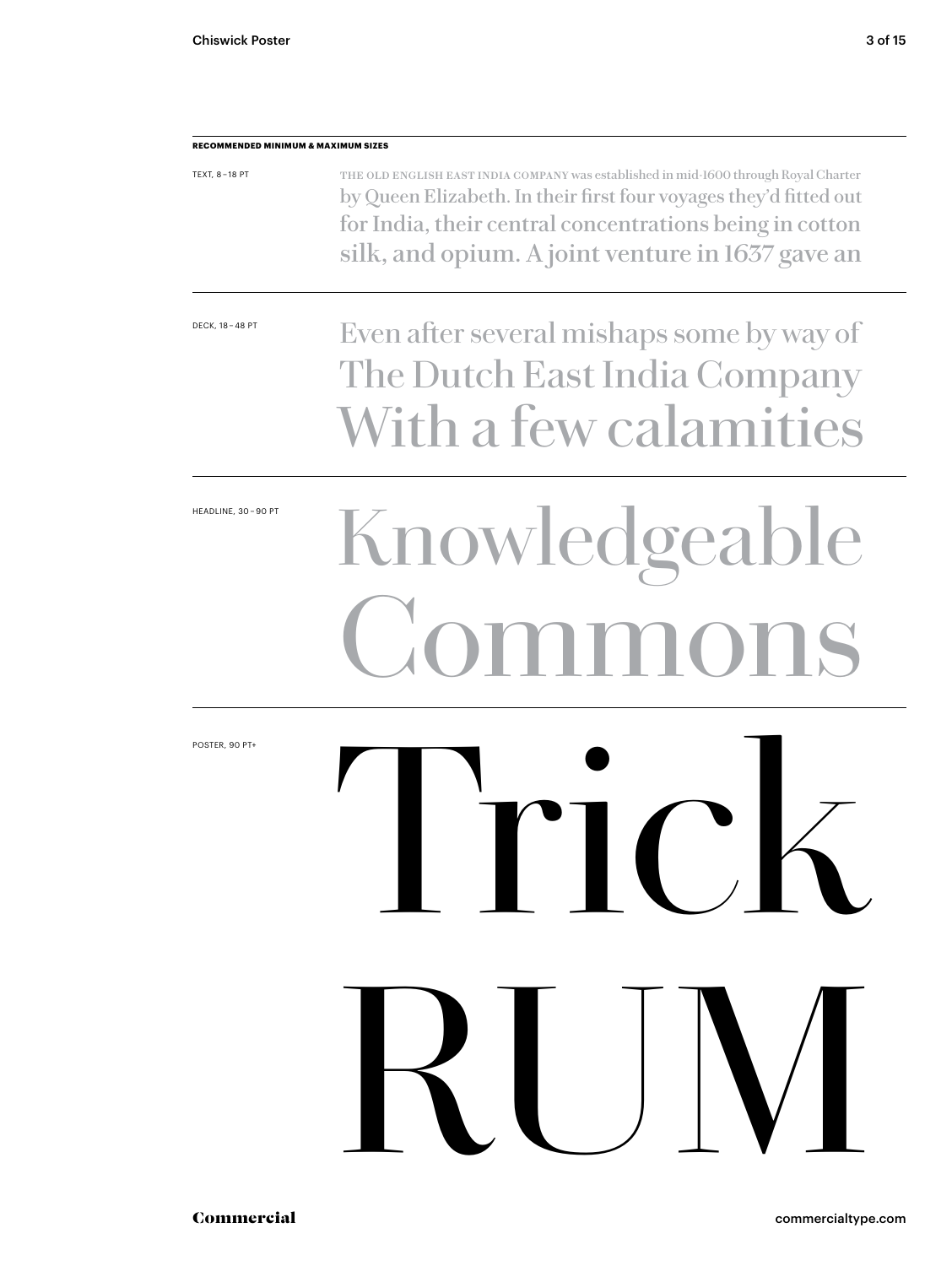# Rationalize TAUREAU Nyugathoz CHISWICK POSTER EXTRALIGHT, 96 PT

*Gravitater*





CHISWICK POSTER EXTRALIGHT ITALIC, 96 PT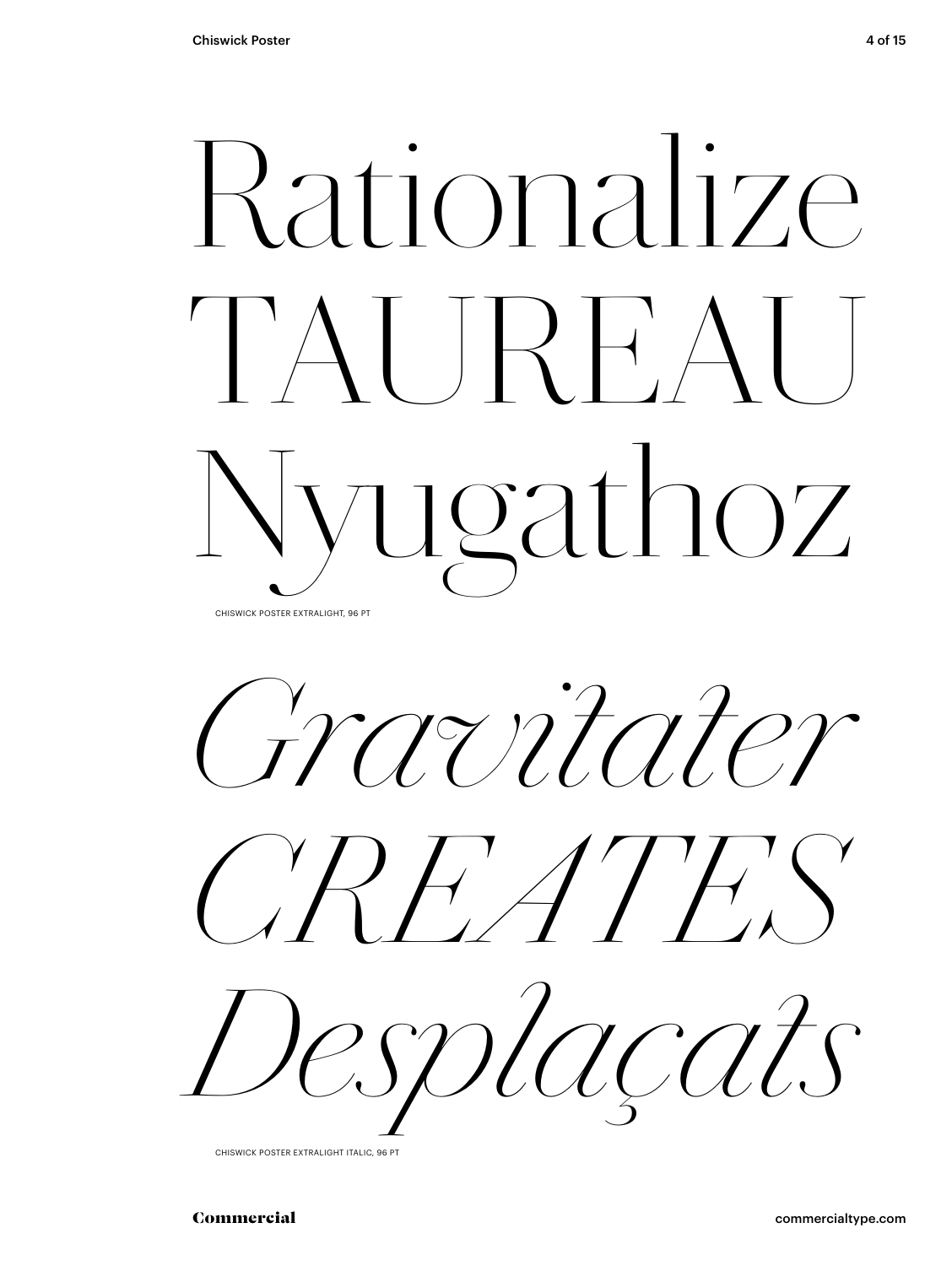



CHISWICK POSTER LIGHT ITALIC, 96 PT [TITLING ALTERNATE P Y, ALTERNATE C G a m r t v y]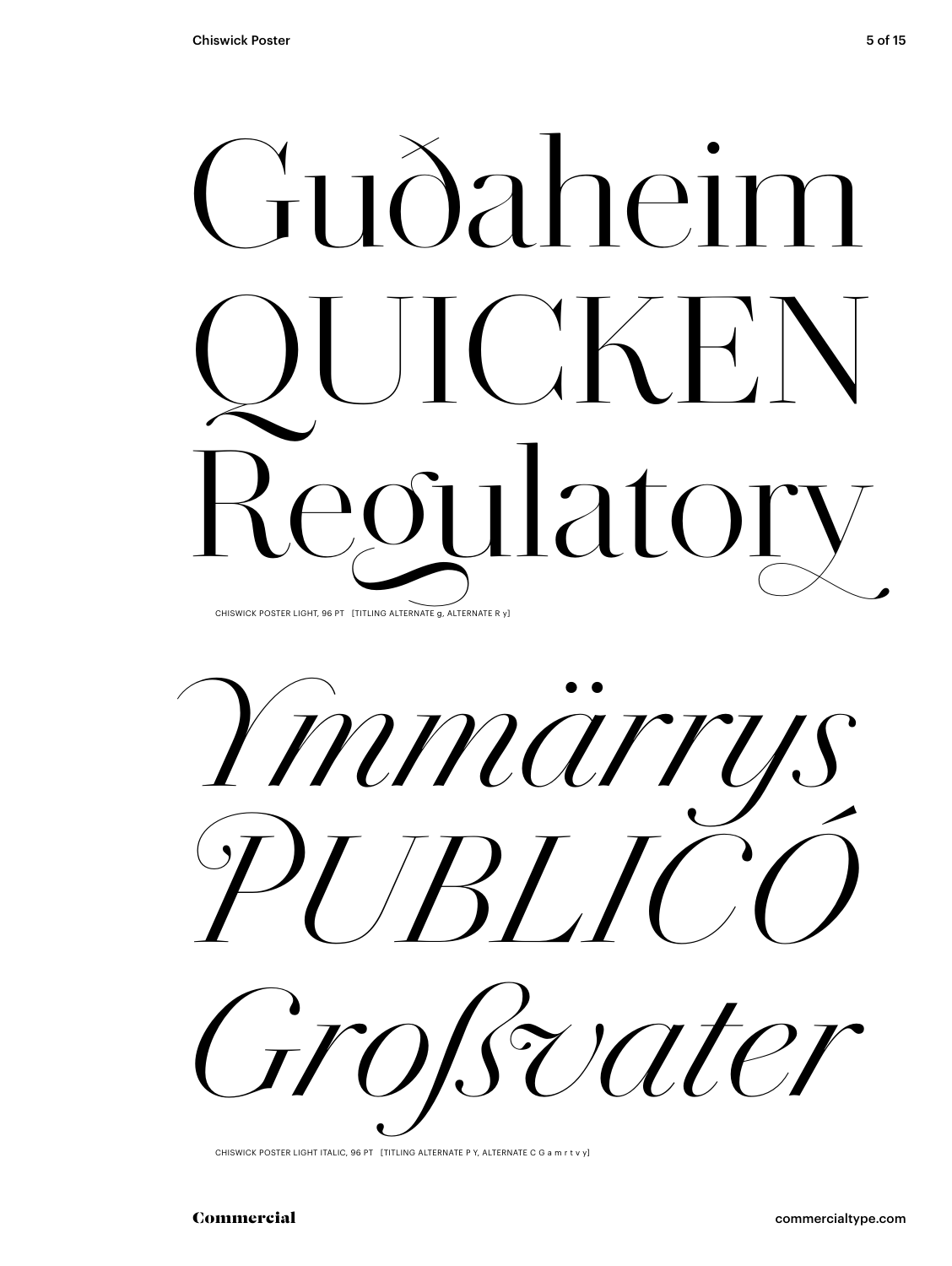# Quotidian JÔNICOS Mythology CHISWICK POSTER REGULAR, 96 PT [ALTERNATE Q q t y]

*Construct AUGUST Represent*

CHISWICK POSTER REGULAR ITALIC, 96 PT [TITLING ALTERNATE A, DISCRETIONARY ct st, ALTERNATE C G S p]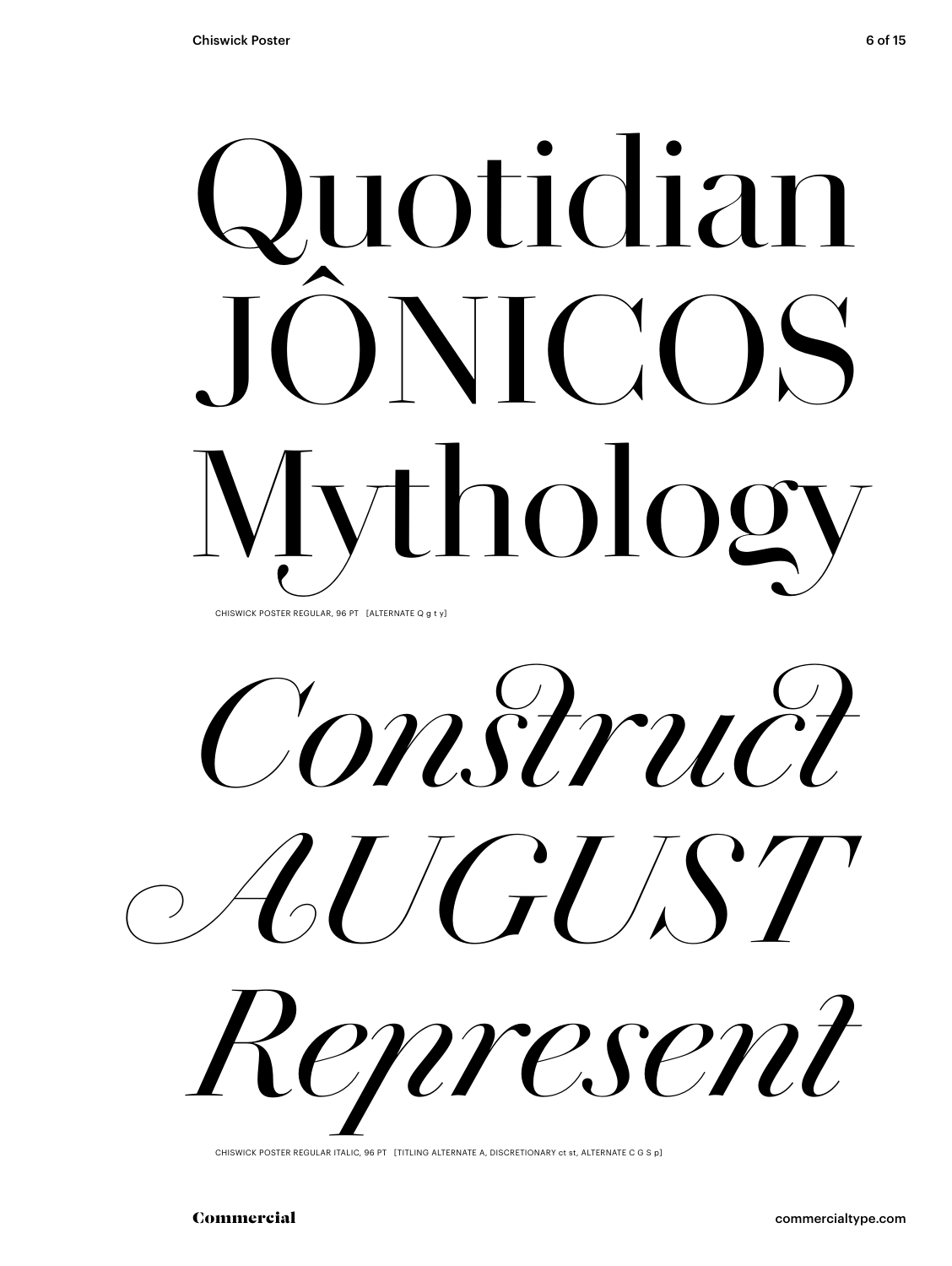# **Recalesce** CELTIC **Tipógrafo** CHISWICK POSTER SEMIBOLD, 96 PT [ALTERNATE C R g]

*Izklāstīta JOINERS Argonaut*

CHISWICK POSTER SEMIBOLD ITALIC, 96 PT [SWASH A, ALTERNATE J S a g i k l n r st t u]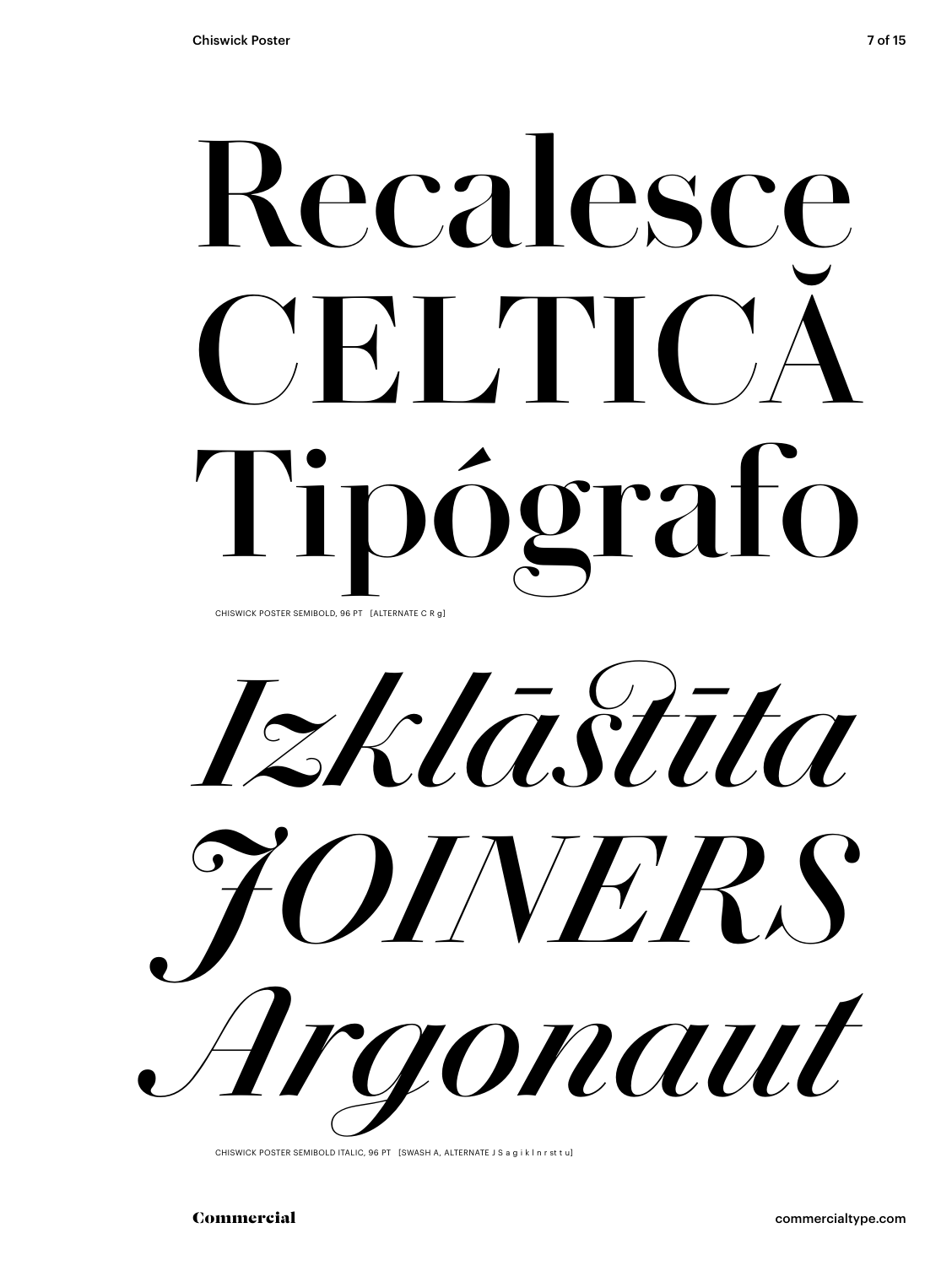# **Quadrato REJOICE nskeli**

CHISWICK POSTER BOLD, 96 PT [ALTERNATE C J Q R g k]

*Décisives STÆRKT January*

CHISWICK POSTER BOLD ITALIC, 96 PT [SWASH J K S T R, TITLING ALTERNATE J, ALTERNATE y]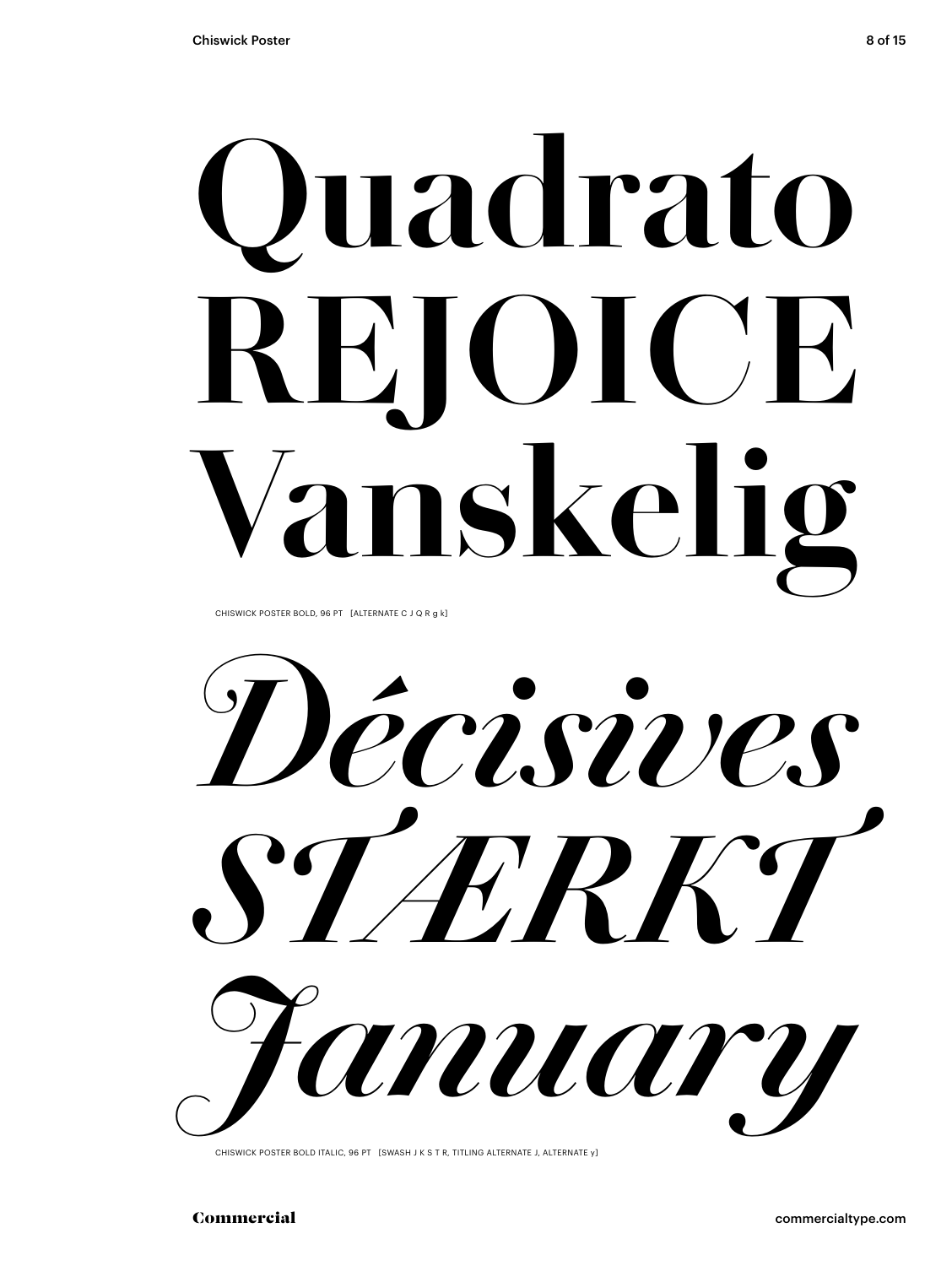| <b>UPPERCASE</b>                                                                                                   | ABCDEFGHIJKLMNOPQRSTUVWXYZ                                                                                                                                                                                                                                                                                                                                                                                                                                                                                                                                         |  |  |  |  |
|--------------------------------------------------------------------------------------------------------------------|--------------------------------------------------------------------------------------------------------------------------------------------------------------------------------------------------------------------------------------------------------------------------------------------------------------------------------------------------------------------------------------------------------------------------------------------------------------------------------------------------------------------------------------------------------------------|--|--|--|--|
| LOWERCASE                                                                                                          | abcdefghijklmnopqrstuvwxyz                                                                                                                                                                                                                                                                                                                                                                                                                                                                                                                                         |  |  |  |  |
| SMALL CAPS                                                                                                         | ABCDEFGHIJKLMNOPQRSTUVWXYZ                                                                                                                                                                                                                                                                                                                                                                                                                                                                                                                                         |  |  |  |  |
| STANDARD PUNCTUATION                                                                                               | $\{\ket{1}_{\hat{\mathcal{C}}}^2.,\ldots\cdots\!\!=\!\!-\!(\mathcal{C})[\{\}/ \backslash\&\mathcal{Q}^{*a\cdots c\cdots},\ldots\!\!\infty\!\!\in\!\!\P\uparrow\ddagger\mathbb{C}^{\,\circledast\,\mathrm{TM}}\}$                                                                                                                                                                                                                                                                                                                                                   |  |  |  |  |
| ALL CAP PUNCTUATION                                                                                                | $i\dot{\delta}$ ----()[]{}/ \@«»<>                                                                                                                                                                                                                                                                                                                                                                                                                                                                                                                                 |  |  |  |  |
| SMALL CAP PUNCTUATION                                                                                              | $ 1!\&? \&$ "" $\langle$ $ 1  \&C $                                                                                                                                                                                                                                                                                                                                                                                                                                                                                                                                |  |  |  |  |
| LIGATURES                                                                                                          | fb ff fh fi fj fk fl ffb ffh ffi ffj ffk ffl gg gy ggy                                                                                                                                                                                                                                                                                                                                                                                                                                                                                                             |  |  |  |  |
| PROPORTIONAL LINING<br>default figures                                                                             | \$£€¥1234567890¢f%‰ <sup>ao</sup> #°<+=-×÷>                                                                                                                                                                                                                                                                                                                                                                                                                                                                                                                        |  |  |  |  |
| PROPORTIONAL LINING<br>cap-height                                                                                  | $$£EY1234567890\%$ %0 < + = - x ÷ >                                                                                                                                                                                                                                                                                                                                                                                                                                                                                                                                |  |  |  |  |
| PROPORTIONAL OLDSTYLE                                                                                              | $$£EY1274567890\%$ %+" - + = - x ÷ >                                                                                                                                                                                                                                                                                                                                                                                                                                                                                                                               |  |  |  |  |
| SMALL CAP<br>PROPORTIONAL LINING                                                                                   | \$£€¥1234567890%‰#                                                                                                                                                                                                                                                                                                                                                                                                                                                                                                                                                 |  |  |  |  |
| PREBUILT FRACTIONS                                                                                                 | $\frac{1}{2}$ $\frac{1}{3}$ $\frac{2}{3}$ $\frac{1}{4}$ $\frac{3}{4}$ $\frac{1}{8}$ $\frac{3}{8}$ $\frac{5}{8}$ $\frac{7}{8}$                                                                                                                                                                                                                                                                                                                                                                                                                                      |  |  |  |  |
| <b>NUMERATORS &amp;</b><br><b>DENOMINATORS</b>                                                                     | $\left. \right. \left. \left. \right. \left. \right. \left. \right. \left. \left. \right. \left. \right. \left. \left. \right. \right. \left. \left. \right. \left. \right. \left. \left. \right. \right. \left. \left. \right. \left. \right. \left. \right. \left. \left. \right. \right. \left. \left. \right. \left. \right. \left. \left. \right. \right. \left. \left. \right. \left. \left. \right. \right. \left. \left. \right. \left. \right. \left. \left. \right. \right. \left. \left. \right. \left. \left. \right. \right. \left. \left. \right. \$ |  |  |  |  |
| <b>SUPERSCRIPT &amp;</b><br><b>SUBSCRIPT</b>                                                                       | H1234567890 H1234567890                                                                                                                                                                                                                                                                                                                                                                                                                                                                                                                                            |  |  |  |  |
| SWASHES &<br>DISCRETIONARY LIGATURES                                                                               | 237 27 23 H 27 ct st &                                                                                                                                                                                                                                                                                                                                                                                                                                                                                                                                             |  |  |  |  |
| TITLING ALTERNATES                                                                                                 | g 234569 234 2345 H234                                                                                                                                                                                                                                                                                                                                                                                                                                                                                                                                             |  |  |  |  |
| STYLISTIC ALTERNATES<br>all stylistic alternates include<br>accented characters and<br>ligatures where appropriate | CJKPQQQRRRRŒ gggggktyyy ct st &&&<br>££££££\$01122222222233346678899<br>$\pounds$ ££011222222333467889 ££0122334567889<br>CJKPQQQRRRRC & § & £££011222222333467889                                                                                                                                                                                                                                                                                                                                                                                                 |  |  |  |  |
| <b>HISTORICAL LONG S</b>                                                                                           | f fb fh fk fl ff ffb ffh ffk ffl                                                                                                                                                                                                                                                                                                                                                                                                                                                                                                                                   |  |  |  |  |
| <b>ACCENTED UPPERCASE</b>                                                                                          | ÁÂÀÄÅÃĂĀĄÅÆÆÇĆČĈĊĎĐÉÊÈËĔĖĒĘĞĜĢĠĦĤ<br>ÍÎÌÏĪĮĨĬĴĶŁĹĽĻĿÑŃŇŅŊÓÔÒÖŐŐŌØØŒŔŘŖŠŚŞŜŞ<br><b>ÞŤŢŦÚÛÙÜŬŰŪŲŮŨŴŴŴŴÝŶŶŸIJŽŹŻ</b>                                                                                                                                                                                                                                                                                                                                                                                                                                                  |  |  |  |  |
| ACCENTED LOWER CASE                                                                                                | áâàäåãăāąåææçćčĉċďđðéêèëĕēegğġġħĥıíîìïiijĩiĵןķłĺ<br>ľļŀñńňņ'nŋóôòöőőøøœŕřŗßšśşŝşþťţŧúûùüŭűūụůũẃŵ<br><b>wwyyvyjizzz</b>                                                                                                                                                                                                                                                                                                                                                                                                                                             |  |  |  |  |
| ACCENTED SMALL CAPS                                                                                                | <i>ÁÂÀÄÅÃĂĀĄÅÆÆÇĆČĈĊĎĐÉÊÈËĚĖĒĘĞĜĢĠĦĤÍÎÌÏĮĨĬĴ</i><br><b>KŁĹĽĻĿÑŃŇŅŊÓÔŎŎŐŐŎØŐŒŔŘŖŠŚŞŜŞÞŤŢŦÚÛÙÜŬŰ</b><br>ŪŲŮŨŴŴŴŴÝŶŶŸIJŽŹŻ                                                                                                                                                                                                                                                                                                                                                                                                                                            |  |  |  |  |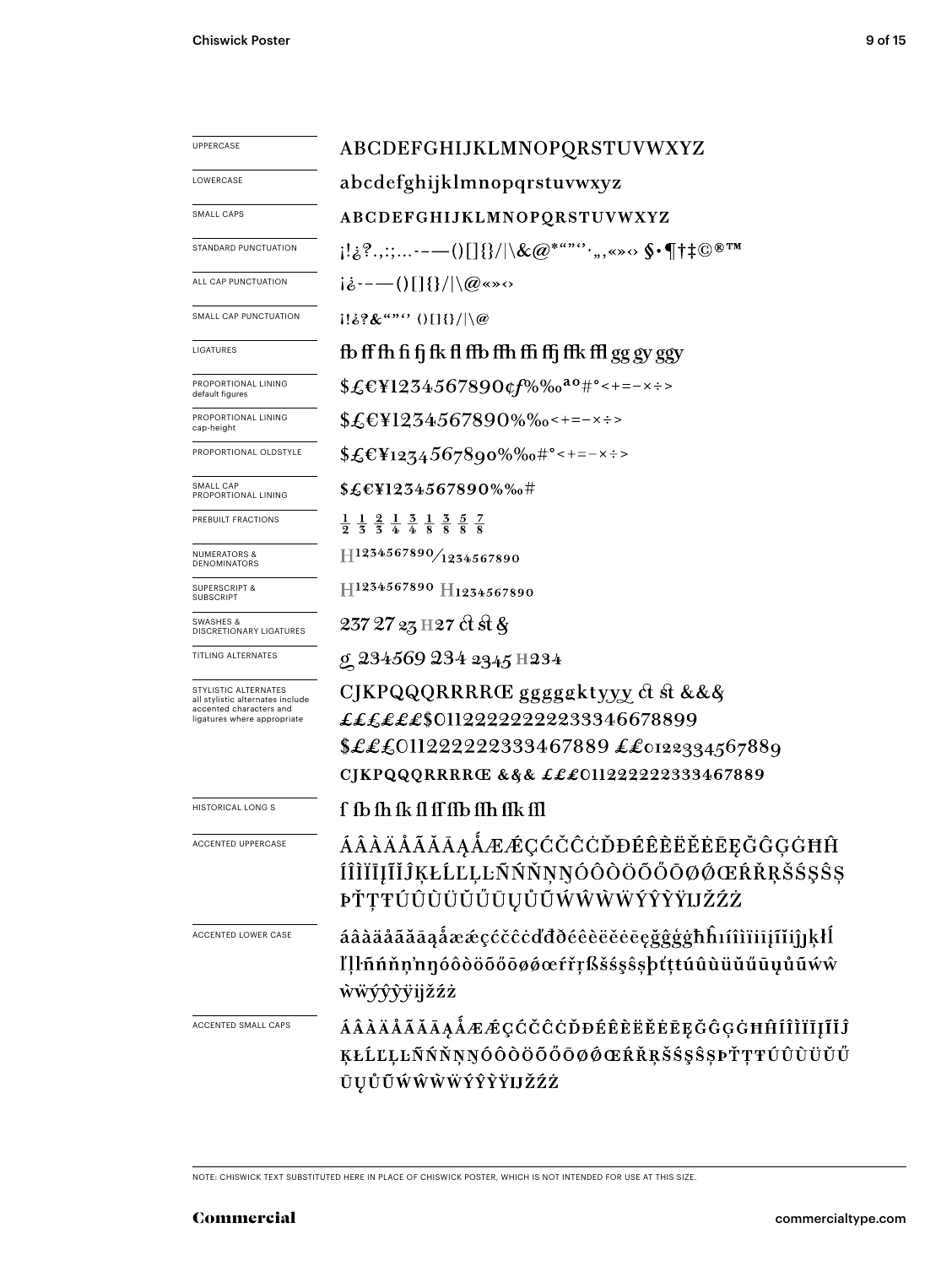| UPPERCASE                                                | <i>ABCDEFGHIJKLMNOPQRSTUVWXYZ</i>                                                                                             |  |  |
|----------------------------------------------------------|-------------------------------------------------------------------------------------------------------------------------------|--|--|
| LOWERCASE                                                | abcdefghijklmnopqrstuvwxyz                                                                                                    |  |  |
| <b>SMALL CAPS</b>                                        | <i>ABCDEFGHIJKLMNOPQRSTUVWXYZ</i>                                                                                             |  |  |
| STANDARD PUNCTUATION                                     | <i>¡!¿?.,:;-—()[]{}/\\&amp;@*""°`.,,«»</i> .◇ <b>∫</b> ^†‡©®™                                                                 |  |  |
| ALL CAP PUNCTUATION                                      | $i\dot{\varepsilon}$ :---()[]{}/ \@«» $\circ$                                                                                 |  |  |
| SMALL CAP PUNCTUATION                                    | $116$ ?&"" (IIB/\\@                                                                                                           |  |  |
| LIGATURES                                                | <i>foffhfifjkflffofhfiffffkfleggyegy</i>                                                                                      |  |  |
| PROPORTIONAL LINING<br>default figures                   | \$£&F1234567890¢f%‰ <sup>ao</sup> #°<+=-×÷>                                                                                   |  |  |
| PROPORTIONAL LINING<br>cap-height                        | \$£E¥1234567890%‰<+=-×÷>                                                                                                      |  |  |
| PROPORTIONAL OLDSTYLE                                    | $$£E$ F1234567890%%o#°<+=-×÷>                                                                                                 |  |  |
| SMALL CAP<br>PROPORTIONAL LINING                         | $\text{\it Æ${{\cal E}F1234567890\%}\%o\#}$                                                                                   |  |  |
| PREBUILT FRACTIONS                                       | $\frac{1}{2}$ $\frac{1}{3}$ $\frac{2}{3}$ $\frac{1}{4}$ $\frac{3}{8}$ $\frac{1}{8}$ $\frac{3}{8}$ $\frac{5}{8}$ $\frac{7}{8}$ |  |  |
| <b>NUMERATORS &amp;</b><br><b>DENOMINATORS</b>           | 11234567890/1234567890                                                                                                        |  |  |
| <b>SUPERSCRIPT &amp;</b><br><b>SUBSCRIPT</b>             | H1234567890 H1234567890                                                                                                       |  |  |
| SWASHES &<br>DISCRETIONARY LIGATURES                     | AJMNQTY H27 & Sp st AJMNQT                                                                                                    |  |  |
| TITLING ALTERNATES                                       |                                                                                                                               |  |  |
|                                                          | $\mathcal{A}\,\mathcal{B}\,\mathcal{D}\mathcal{F}\mathcal{PQ}\,\mathcal{R}$ H234                                              |  |  |
| STYLISTIC ALTERNATES<br>all stylistic alternates include | AJJYQ CGS CJJKKQQRSY                                                                                                          |  |  |
| accented characters where<br>appropriate                 | abdfghkklpgr bdhikkklmnppuqy gjgggkpttvvwwwyyy                                                                                |  |  |
|                                                          | &&& <i>£££££¥\$01122222233456678899</i>                                                                                       |  |  |
|                                                          | ££££££¥\$0112222222233467889 £022334558                                                                                       |  |  |
|                                                          | AJUQ CGS CJJKKQQRSY                                                                                                           |  |  |
|                                                          | &&& <i>££££££\$0112222222233467889</i>                                                                                        |  |  |
| <b>HISTORICAL LONG S</b>                                 | ſſb <i>ſ</i> nſĸ <i>ſŧſſſŧſſ</i> bſſnſſĸſſIJt                                                                                 |  |  |
| ACCENTED UPPERCASE                                       | ÁÂÀÄÅĂĂĀĄÅÆÆÇĆČĈĊĎĐÉÊÈËĔĔĒĘĞĜĢĠĦĤÍ                                                                                            |  |  |
|                                                          | ÎĬĬĪĮĨĬĴĶŁĹĽĻĿÑŃŇŅŊÓÔŎŎŎŎŌØŒŔŘŖŠŚŞŜŞ                                                                                          |  |  |
|                                                          | <i>ĿŤŢŦŰÛŨŬŬŰŨŲŮŨŴŴŴŴŶŶŶŸIJŽŹŻ</i>                                                                                            |  |  |
| ACCENTED LOWER CASE                                      | áâàäåããāaaåææçćčĉcďđðéêèëĕēegğĝģġħĥıíîìïiīįĩiĵĵķ                                                                              |  |  |
|                                                          | łĺllŀñńňn'nŋóôòöõőōøøœŕřŗßšśşŝşþťţŧúûùüŭűūųůũ¢                                                                                |  |  |
|                                                          | ŵŵŵŷŷỳïijžźż                                                                                                                  |  |  |
| ACCENTED SMALL CAPS                                      | ÁÂÀÄÅÃĂĀẠÅÆÆÇĆČĈÒĐÉÊÈĔĔĔĘĞĜĢĠĦĤÍÎÌĬĪĮĨĬĴ                                                                                      |  |  |
|                                                          | ĶŁĹĽĻĿÑŃŇŅŊÓÔŎŎŎŎŎØŒŔŘŖŠŚŞŜŞÞŤŢŦÚÛÙÜŬŰŪ                                                                                       |  |  |
|                                                          | ŲŮŨŴŴŴŴŶŶŶŸIJŽŹŻ                                                                                                              |  |  |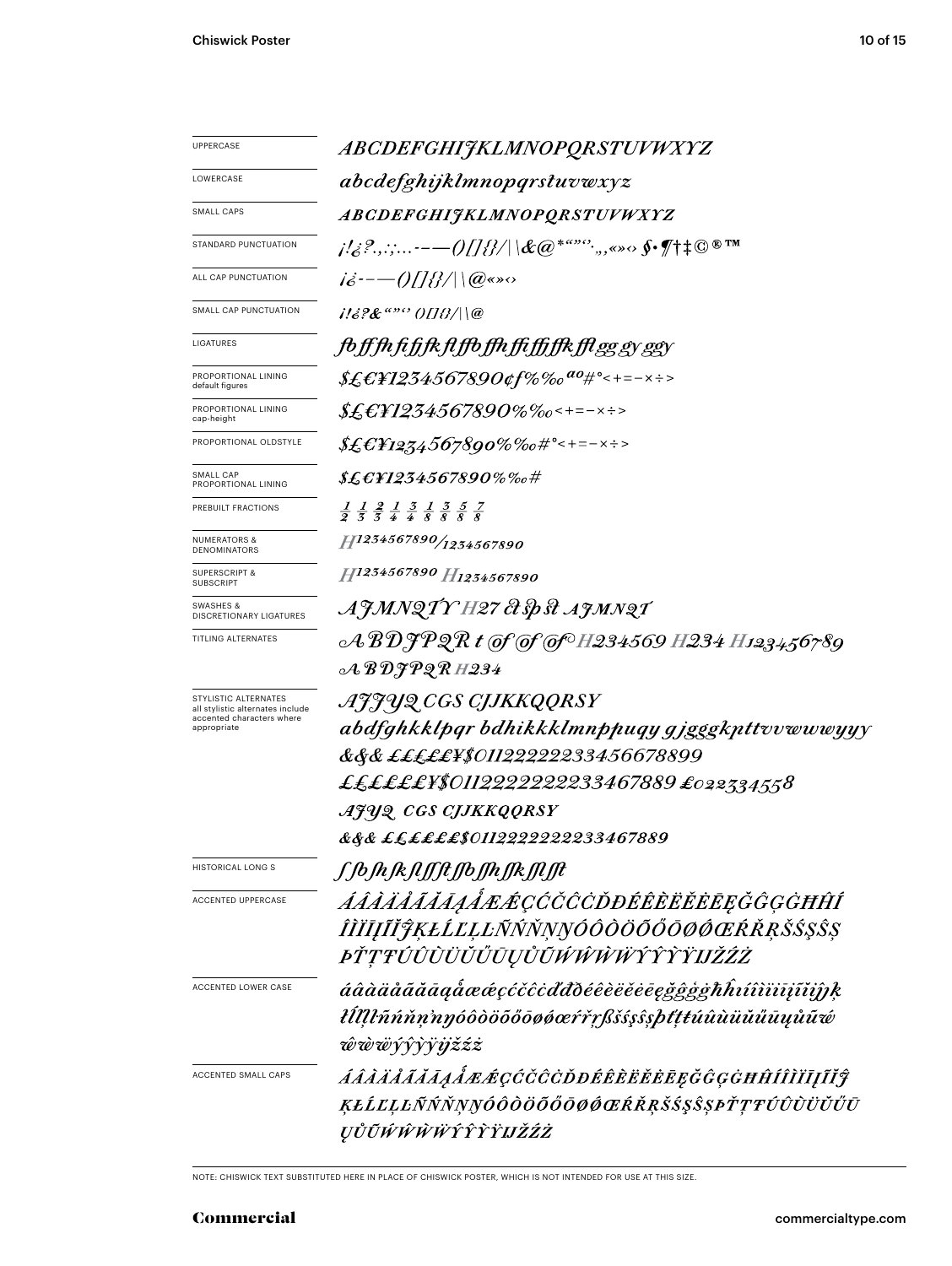| <b>OPENTYPE FEATURES</b><br><b>FAMILY WIDE</b>            | <b>DEACTIVATED</b>             |                                     | <b>ACTIVATED</b>                      |                                                                                                                                |  |
|-----------------------------------------------------------|--------------------------------|-------------------------------------|---------------------------------------|--------------------------------------------------------------------------------------------------------------------------------|--|
| ALL CAPS<br>opens up spacing, moves<br>punctuation up     |                                | Belts & [Socks] @ £9.70             | BELTS & [SOCKS] @ $£9.70$             |                                                                                                                                |  |
| SMALL CAPS                                                |                                | (Mayo) & 'Ketchup' @ $E18$ ?        |                                       | (MAYO) & 'KETCHUP' @ $\epsilon$ 18?                                                                                            |  |
| ALL SMALL CAPS<br>includes punctuation & figures          | (Mayo) & 'Ketchup' @ $\in$ 18? |                                     | (MAYO) & 'KETCHUP' @ $E$ 18?          |                                                                                                                                |  |
| PROPORTIONAL LINING<br>default figures                    | March:<br>April:               | \$32,460 €11,895<br>¥70,031 £97,215 | March:<br>April:                      | $$32,460$ €11,895<br>¥70,031 £97,215                                                                                           |  |
| PROPORTIONAL LINING<br>cap height                         | March:<br>April:               | \$32,460 €11,895<br>¥70,031 £97,215 | March:<br>April:                      | \$32,460 €11,895<br>¥70,031 £97,215                                                                                            |  |
| PROPORTIONAL OLDSTYLE                                     | March:<br>April:               | \$32,460 €11,895<br>¥70,031 £97,215 | March:<br>April:                      | $$72,460$ €11,895<br>¥70,031 £97,215                                                                                           |  |
| SMALL CAP<br>PROPORTIONAL LINING                          | March:<br>April:               | \$32,460 €11,895<br>¥70,031 £97,215 | MARCH:<br><b>APRIL:</b>               | \$32,460 €11,895<br>¥70,031 £97,215                                                                                            |  |
| PREBUILT FRACTIONS                                        |                                | 2 1/2 1/3 2/3 1/4 3/4 3/8 5/8 7/8   |                                       | $2\frac{1}{2}$ $\frac{1}{3}$ $\frac{2}{4}$ $\frac{1}{4}$ $\frac{3}{8}$ $\frac{1}{8}$ $\frac{3}{8}$ $\frac{5}{8}$ $\frac{7}{8}$ |  |
| <b>ARBITRARY FRACTIONS</b><br>ignores numeric date format | 21/03/15 and 2 9/118 46/923    |                                     | $21/03/15$ and $2\frac{9}{18}$ 46/923 |                                                                                                                                |  |
| <b>DENOMINATOR</b><br>for making arbitrary fractions      | 0123456789 0123456789          |                                     | 0123456789 0123456789                 |                                                                                                                                |  |
| <b>NUMERATOR</b><br>for making arbitrary fractions        |                                | 0123456789 0123456789               |                                       | 0123456789 0123456789                                                                                                          |  |
| SUPERSCRIPT/SUPERIOR                                      |                                | $x158 + y23 \times z18 - a4260$     |                                       | $X^{158} + V^{25} \times Z^{18} - 3^{4260}$                                                                                    |  |
| SUBSCRIPT/INFERIOR                                        |                                | $x158 \div y23 \times z18 - a4260$  |                                       | $X158 \div Y23 \times Z18 = 24260$                                                                                             |  |
| DISCRETIONARY LIGATURES<br>ct st sp                       |                                | Fact hastens specialist acts        |                                       | Fact hastens <i>specialist acts</i>                                                                                            |  |
| <b>HISTORICAL FORMS</b><br>historical long s              |                                | Cross Accessible Brasseries         |                                       | Crofs Acceffible Brafferies                                                                                                    |  |
| LANGUAGE FEATURE<br>Polski (Polish) kreska accent         |                                | ŹRÓDŁA ŚLADY możliwość              |                                       | ŹRÓDŁA ŚLADY możliwość                                                                                                         |  |
| LANGUAGE FEATURE<br>Română ș accent                       |                                | FAIMOȘI CONȘTIINȚA artiști          |                                       | FAIMOȘI CONȘTIINȚA artiști                                                                                                     |  |
| <b>LANGUAGE FEATURE</b><br>Nederlands IJ glyph            | <b>VRIJDAG IJSSELMEER Rijk</b> |                                     |                                       | <b>VRIJDAG IJSSELMEER Rijk</b>                                                                                                 |  |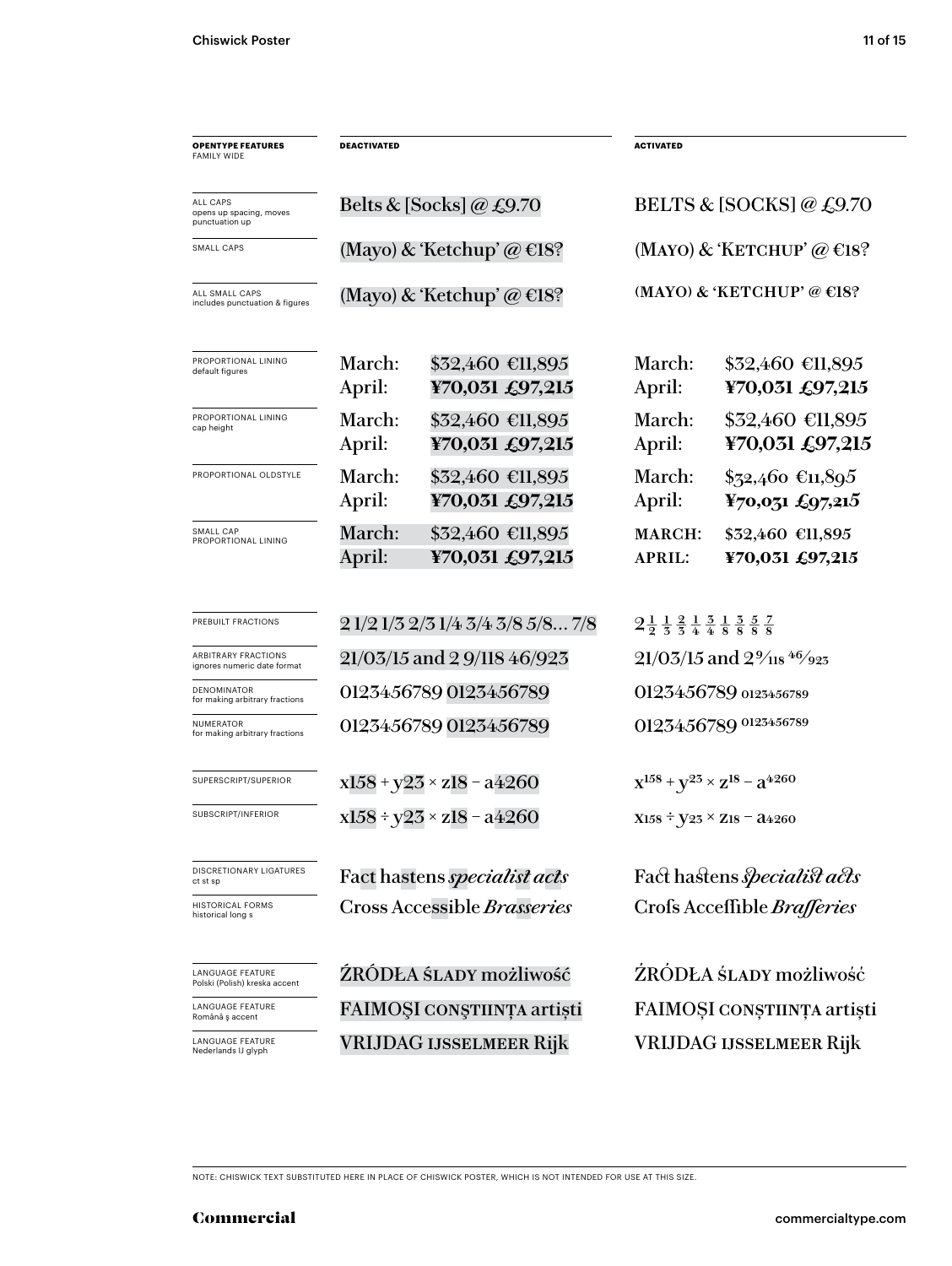# **OPENTYPE FEATURES** ROMAN

TITLING ALTERNATES & g 2 3 4 5 6 9 (lining) 2 3 4 5 (oldstyle)

SWASH & 2 7 (lining), 2 3 (oldstyle) (activates discretionary ligatures)

STYLISTIC SET 01 nate C J K Q R g k y £ 0 1 2 3 5 6 9 & Œ

STYLISTIC SET 02<br>alternate t

STYLISTIC SET 03<br>alternate P R g

STYLISTIC SET 04<br>alternate K Q R g k y

STYLISTIC SET 07<br>alternate g

STYLISTIC SET 08<br>alternate g

STYLISTIC SET 10<br>alternate R

STYLISTIC SET 13<br>alternate y

STYLISTIC SET 14<br>double barred \$ £

STYLISTIC SET 15<br>alternate &

STYLISTIC SET 16 alternate 1 2 4 7 8 (lining) alternate 1 4 5 8 (oldstyle) STYLISTIC SET 17

increases stroke weight on £ 2 3 7 8 &

STYLISTIC SET 18<br>alternate y

STYLISTIC SET 19<br>alternate 6 9

Rang Jack Q Cink at 9:13 for £20 quickly cranking 2,561 joints 27 acts of valor & grit of 230 men 27 acts of valor & grit of 230 men Quietly resets the master circuit Quietly resets the master circuit The beginning of vogue PR firms The beginning of vogue PR firms Kept key QR codes begrudgingly Kept key QR codes begrudgingly Prologue to the giant awakening Prologue to the giant awakening Figuring in their new mythology Figuring in their new mythology Register an SRT in Main Records Register an SRT in Main Records Final closing price of  $$254/\text{\textsterling}201$  Final closing price of  $$254/\text{\textsterling}201$ Local  $\&$  federal government laws Local  $\&$  federal government laws Affected 224,178 citizens in 1845 Affected 224,178 citizens in 1845 Scrimped & saved for all  $\pounds$ 12,875 Scrimped & saved for all  $\pounds$ 12,875 The first collection of early 1969 The first collection of early 1969 Sufficiently close by Center City Sufficiently close by Center City Seeks your company in January Seeks your company in January

**DEACTIVATED ACTIVATED**

Taught & raised 452 kids in 1935 Taught & raised 452 kids in 1935 Rang Jack Q Cink at 9:13 for  $\pounds 20$ quickly cranking 2,561 joints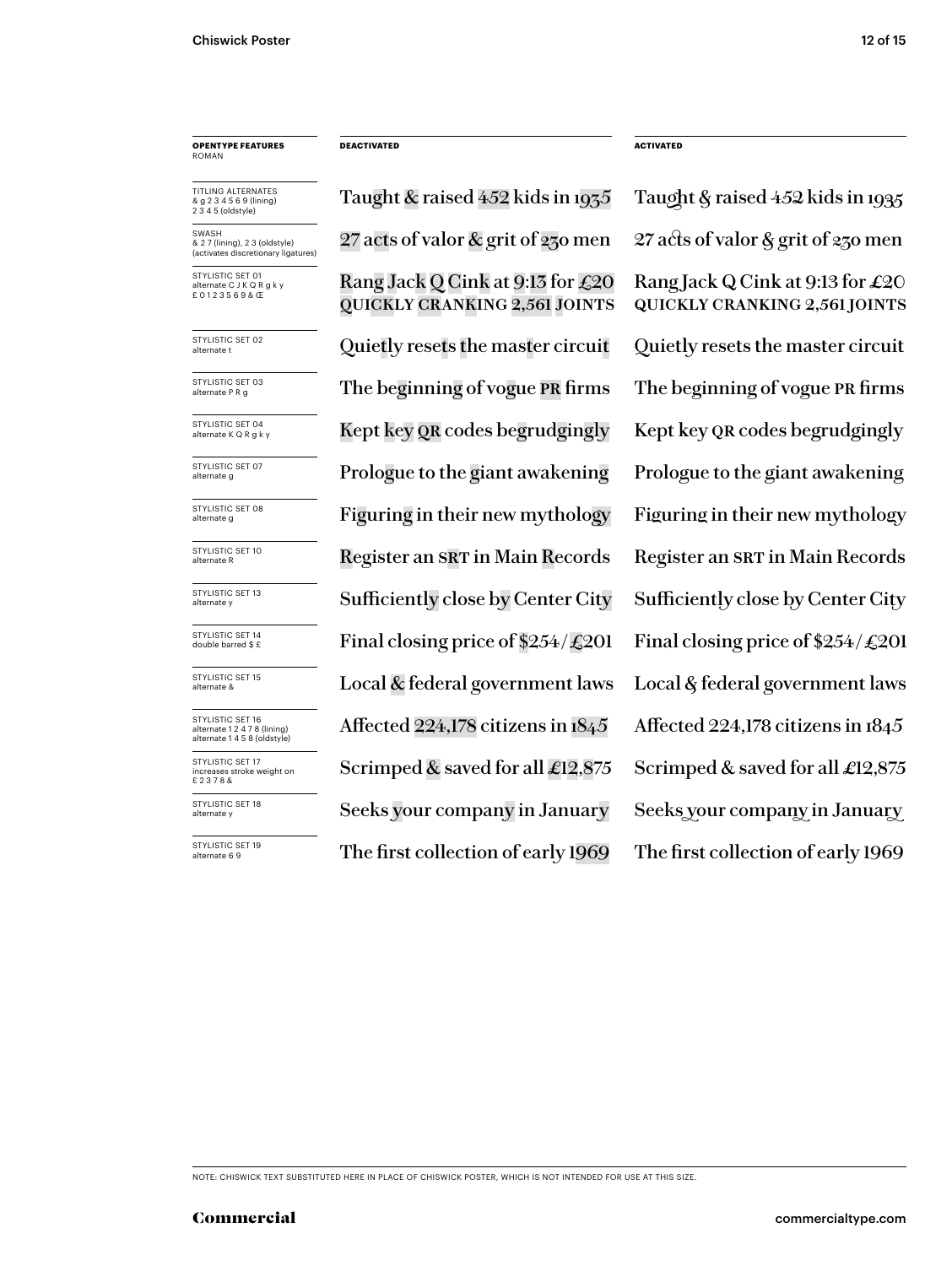# **OPENTYPE FEATURES** ITALIC

TITLING ALTERNATES A B D J P Q R Y of various figures

**SWASH** A J M N Q T 2 7 (LF) 2 3 5 (OSF)<br>(activates discretionary ligatures) (activates discretic

STYLISTIC SET 01 ate C J K Q R Y t £ ¥ 0 1 2 3 5 6 9 &

STYLISTIC SET 02 alternate a b d h i j k l m n p q r t u y (flat incoming serifs)

STYLISTIC SET 03<br>alternate C G J K S k v w

STYLISTIC SET 04

STYLISTIC SET 05 alternate b d h k l p q t ct sp st þ (no incoming serifs)

STYLISTIC SET 06<br>alternate g v w y

STYLISTIC SET 07

STYLISTIC SET 08<br>alternate g

STYLISTIC SET 09<br>alternate v w v

STYLISTIC SET 10<br>alternate A V W

STYLISTIC SET 11<br>alternate p

STYLISTIC SET 12<br>alternate f

STYLISTIC SET 13<br>alternate v

STYLISTIC SET 14<br>double barred \$ £

STYLISTIC SET 15<br>alternate S &

STYLISTIC SET 16 alternate 1 2 3 4 6 7 8 9 (lining) 3 4 5 8 (oldstyle) STYLISTIC SET 17 increases stroke weight on

£ 2 8 &

STYLISTIC SET 18<br>alternate J f q y £ 2

STYLISTIC SET 19 ves ball terminals from J Q Y f g y 6 9

*RSVP to Yvonne by 24 of July RSVP to Yvonne by 24 of July John & Quinn Cooke's 36th Year John & Quinn Cooke's 36th Year All Queen's 27th Festival in 1325 All Queen's 27th Festival in 1325 All are invited for a 10pm party All are invited for a 10pm party* alternate C G J K S k v w *Joint Chilean & Greek viewing Joint Chilean & Greek viewing* alternate J Q *Quickly she flew to Jacksonville Quickly she flew to Jacksonville Like many other smaller stamps Like many other smaller stamps* Give way to divergent varietals Give way to divergent varietals alternate g *Cataloging archaeological digs Cataloging archaeological digs* alternate g *Advancing regular engagement Advancing regular engagement* alternate v w y *Envisions new wavy variations Envisions new wavy variations* alternate p *Represented phenomenal plans Represented phenomenal plans Priced this weekend at £25 (\$31) Priced this weekend at £25 (\$31)* alternate S & *Serena & Sam's announcements Serena & Sam's announcements Exactly 245,738 born in fall 1854 Had £7,382 in gold & silver bars* alternate A V W *A Winter Viewing Opportunity A Winter Viewing Opportunity*  $Sought$  to offer her future ideals  $Sought$  to offer her future ideals alternate y *Beyond simply a new itinerary Beyond simply a new itinerary*

> alternate J f g y £ 2 *Gatherings for 2nd of January featuring live acts & fireworks*

*YMCA'sQuick Juke is paying homage to 1969's high artistry*

**DEACTIVATED ACTIVATED**

*Exactly 245,738 born in fall 1854 Had �7,382 in gold & silver bars YMCA's Quick Juke is paying Gatherings for �nd of January featuring live acts & fireworks*

*homage to 1969's high artistry*

NOTE: CHISWICK TEXT SUBSTITUTED HERE IN PLACE OF CHISWICK POSTER, WHICH IS NOT INTENDED FOR USE AT THIS SIZE.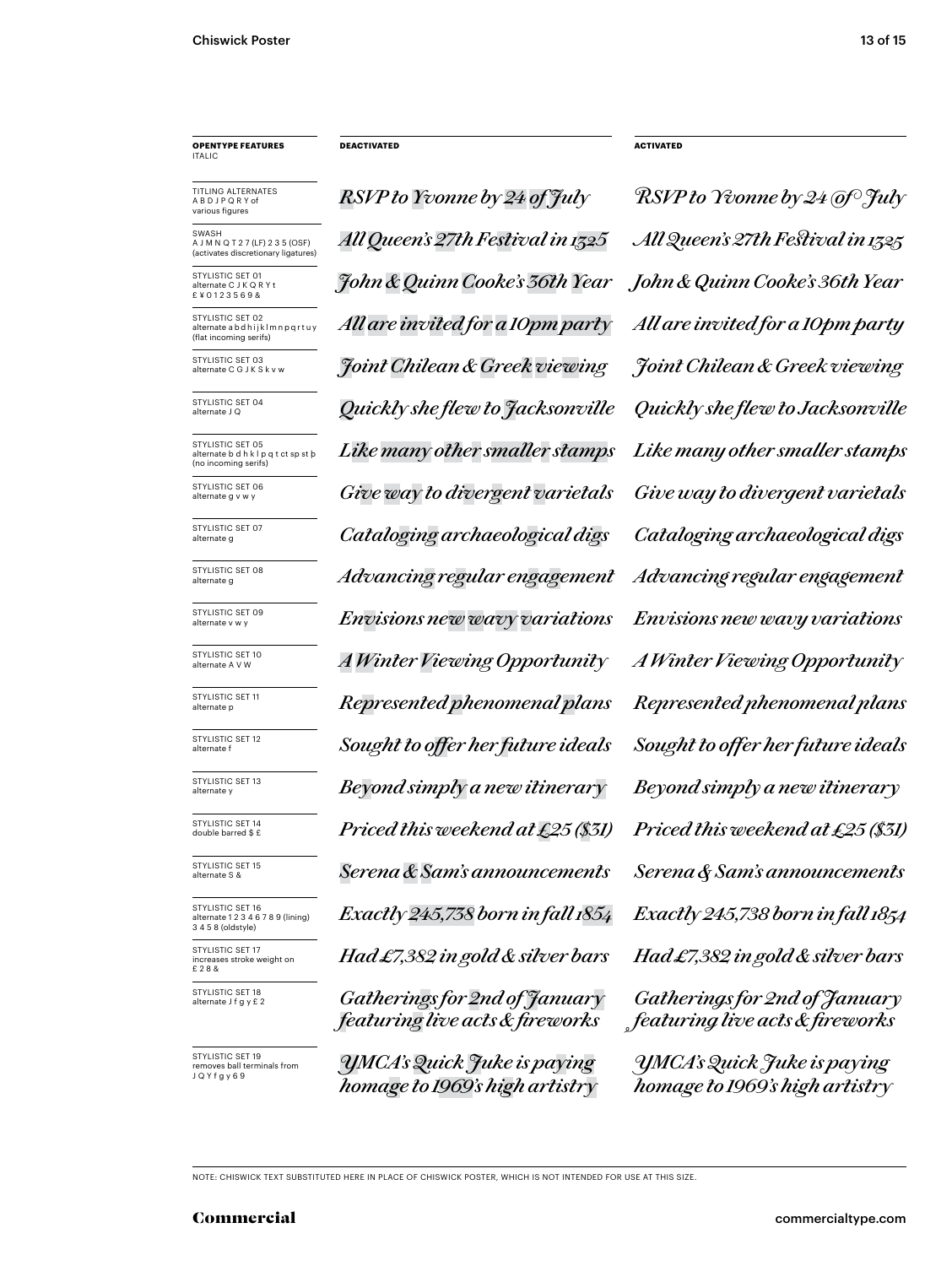| <b>OPENTYPE FEATURES</b><br>ITALIC.            | <b>DEACTIVATED</b>              | <b>ACTIVATED</b>                         |
|------------------------------------------------|---------------------------------|------------------------------------------|
| TITLING + STYLISTIC SFT 18<br>alternate Y of 3 | Yasmine's, NYC, 23rd @f May     | Yasmine's, NYC, 23rd @f <sup>o</sup> May |
| SWASH + TITLING<br>alternate swash A           | A Lazy Afternoon Spent Inside   | <b>ALazy Afternoon Spent Inside</b>      |
| SWASH + STYLISTIC SFT 15<br>alternate swash A  | Available after 6th April, 2017 | Available after 6th April, 2017          |
| SWASH + STYLISTIC SET 18<br>alternate swash A  | All King Arthur's Adventurers   | All King Arthur's Adventurers            |